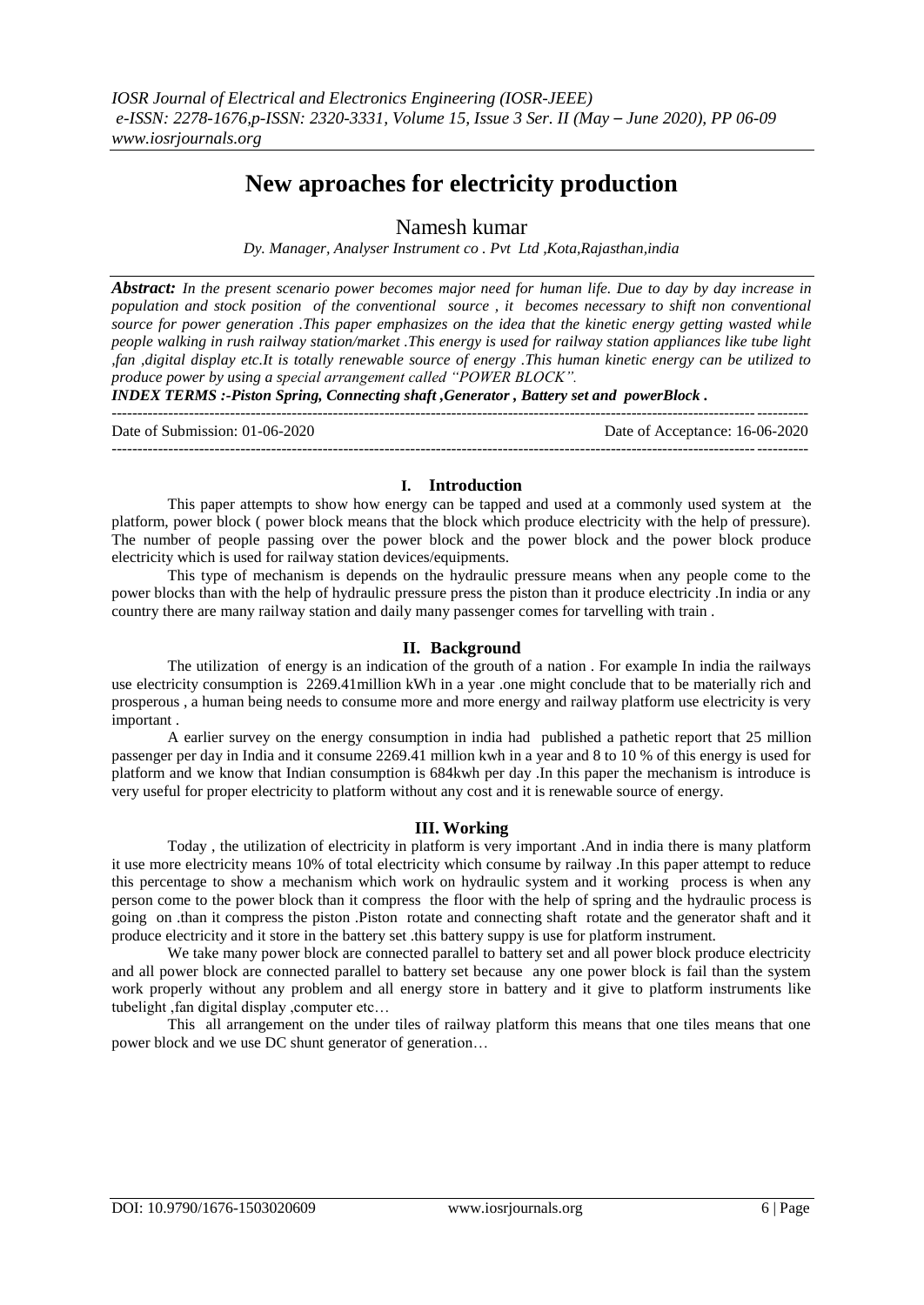

2. PISTON

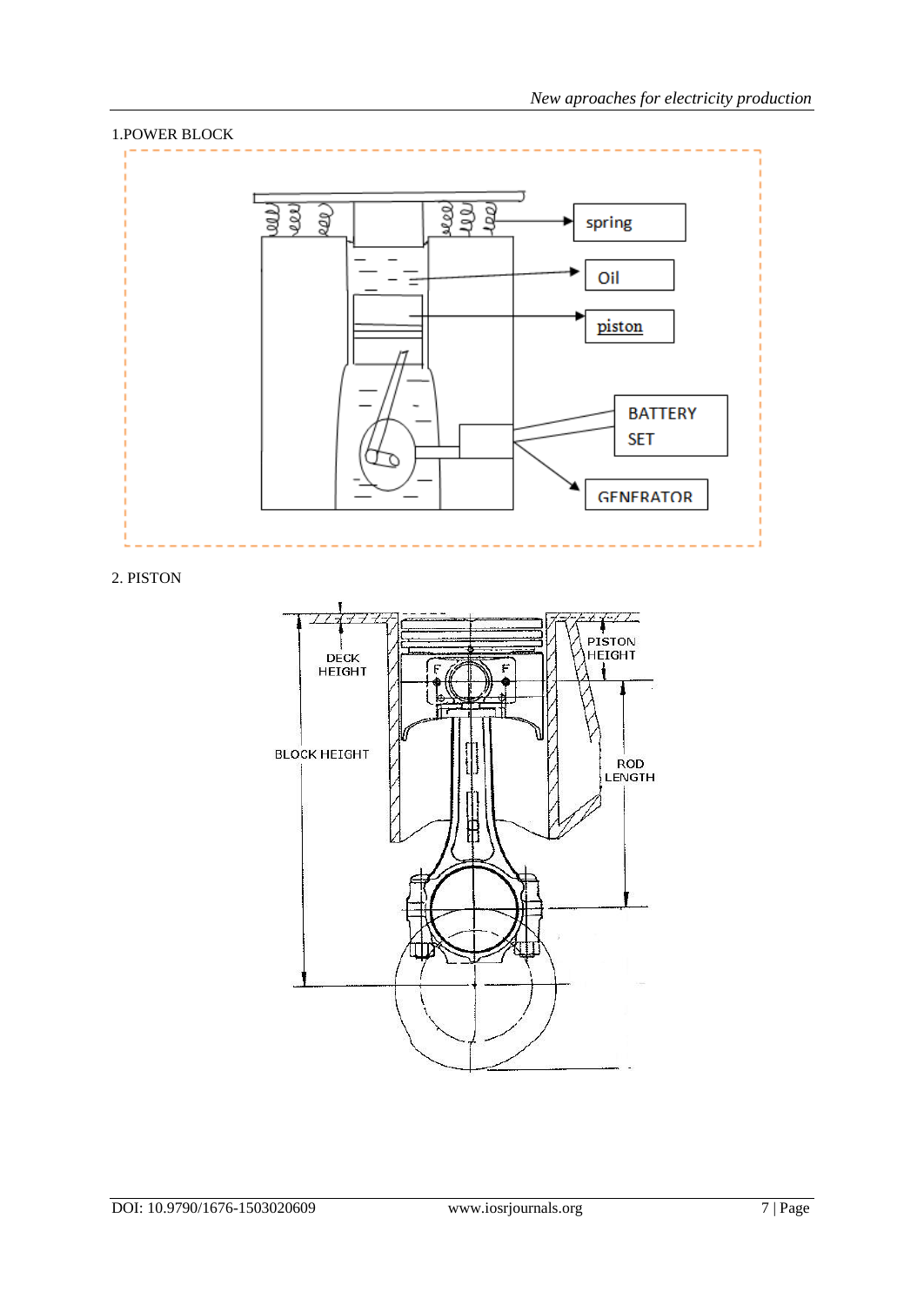# **Block Diagram**



# **Formula**

**FOR PRESSURE:-** Pressure of fluid = FORCE/AREA FOR example-FORCE= 50N ( mass of body) AREA= 80Cm\*50Cm ( area of upper block)  $=0.8m*0.5m$  $=0.4m^2$ Pressureof fluid= 50/0.4 =125 pascal (pressure on another body)….

#### **FOR GENERATOR:-**

Let take shunt generator Suppose , P=  $30 \text{kw}$ , Ra = 0.05 ohm, Rsh= 50 ohm, Pi+f=1000w, V=  $200 \text{v}$ Then,  $I = P/V = 30*10^3/200 = 150$  A Ish=  $V/Rsh= 200/50= 4 A$ Ia= I+Ish =150+4 =154 A Generated emf E= V +IaRa =  $200+154*0.05 = 207.7V$ Copper loss  $=Ia^2Ra +Ish^2Rsh$ (154)^2 \*0.05+4^2\*50 =1985.8W Efficiency =output/ output+copperloss+iron loss+friction loss  $30*10^3 / 30*10^3 + 1985.8 + 1000$ 0.9095 p.u. or 90.95%

# **ADVANTAGE**

Following advantages may be the used of the technique mentioned in this paper.

- Pollution free power generation.
- Simple consumption, mature technology and easy maintance.
- No consumption of any fossil fuel which is non –renewable source of energy.
- No fuel transportation required.
- No external source is needed for power generation
- Energy available all year rount.
- No manual work necessary during generation.